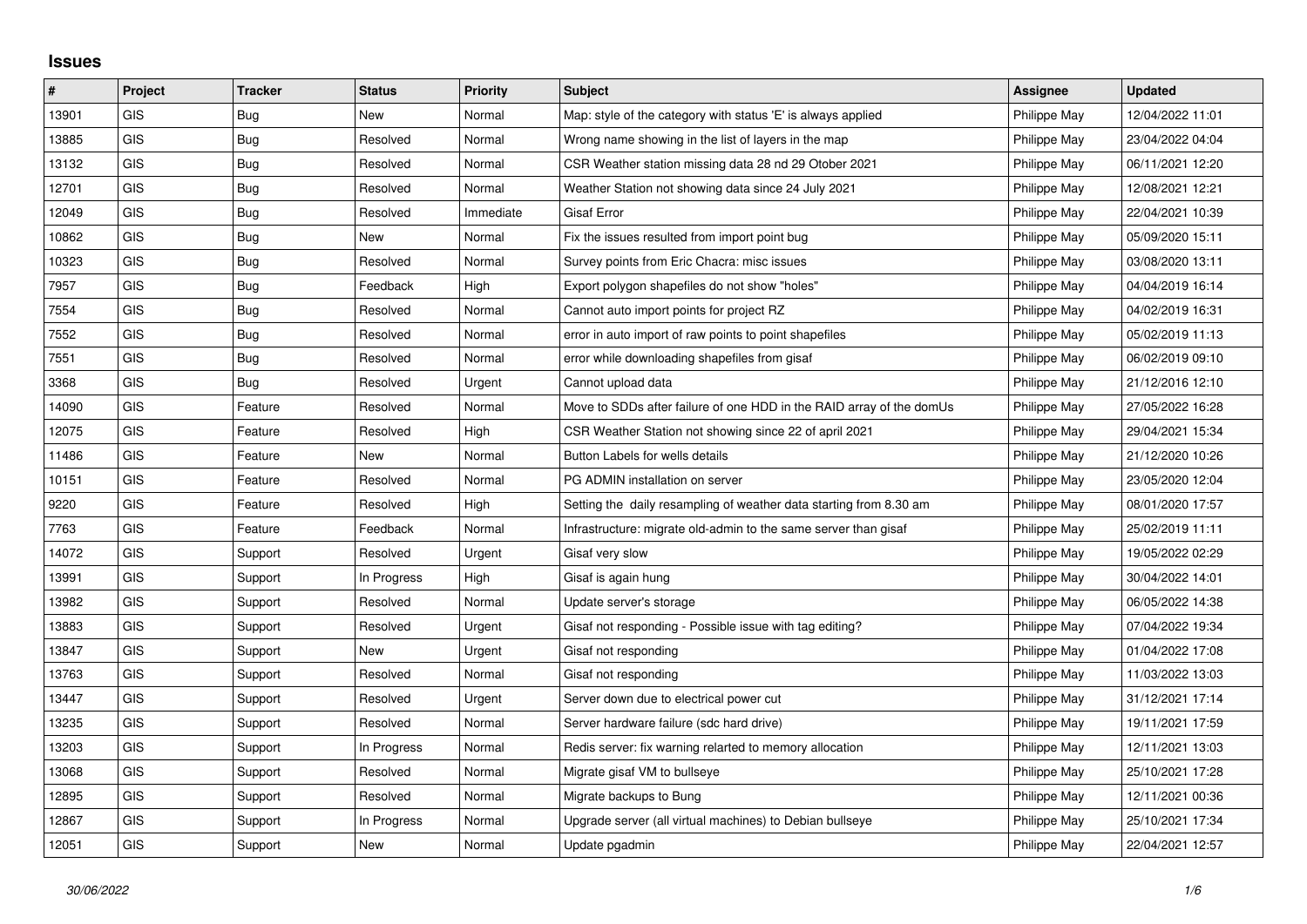| $\pmb{\#}$ | Project                             | <b>Tracker</b> | <b>Status</b> | Priority | <b>Subject</b>                                        | <b>Assignee</b> | <b>Updated</b>   |
|------------|-------------------------------------|----------------|---------------|----------|-------------------------------------------------------|-----------------|------------------|
| 11898      | <b>GIS</b>                          | Support        | <b>New</b>    | Normal   | Add Aurogreen Weather Station                         | Philippe May    | 17/03/2021 12:10 |
| 10693      | <b>GIS</b>                          | Support        | Resolved      | Normal   | Wrong geometry type for category R54                  | Philippe May    | 30/07/2020 12:00 |
| 10291      | GIS                                 | Support        | In Progress   | Normal   | Vacuum DB at reboot                                   | Philippe May    | 29/10/2021 11:44 |
| 10153      | <b>GIS</b>                          | Support        | Resolved      | Normal   | Postgis access for Selvarani in QGis                  | Philippe May    | 23/05/2020 12:05 |
| 9463       | GIS                                 | Support        | Resolved      | Normal   | Setup a weather station in Kalpana                    | Philippe May    | 02/11/2021 15:08 |
| 9292       | GIS                                 | Support        | Resolved      | Normal   | Server upgrade to buster                              | Philippe May    | 13/11/2019 12:29 |
| 8504       | <b>GIS</b>                          | Support        | Resolved      | Normal   | Clean data from the weather station                   | Philippe May    | 04/07/2019 17:05 |
| 8450       | GIS                                 | Support        | Resolved      | Normal   | Unable to Load Jupyter Lab                            | Philippe May    | 10/06/2019 15:52 |
| 8246       | <b>GIS</b>                          | Support        | Resolved      | Normal   | Server down?                                          | Philippe May    | 06/05/2019 15:45 |
| 7853       | GIS                                 | Support        | <b>New</b>    | Normal   | Install OpenDroneMap and WebODM                       | Philippe May    | 09/05/2019 15:57 |
| 7402       | GIS                                 | Support        | <b>New</b>    | Normal   | Integrate data from well probes                       | Philippe May    | 10/01/2019 11:12 |
| 7343       | GIS                                 | Support        | Resolved      | Normal   | Add layer for locations                               | Philippe May    | 02/02/2019 15:25 |
| 7161       | GIS                                 | Support        | In Progress   | Normal   | Setup remote backup                                   | Philippe May    | 19/12/2018 10:14 |
| 7156       | <b>GIS</b>                          | Support        | Resolved      | Normal   | Make server boot again                                | Philippe May    | 05/02/2019 11:13 |
| 7120       | GIS                                 | Support        | In Progress   | Normal   | High CPU usage on the server (dom0)                   | Philippe May    | 26/02/2019 13:10 |
| 6990       | GIS                                 | Support        | Resolved      | Normal   | Create a VM for Notebooks                             | Philippe May    | 10/11/2018 15:57 |
| 6954       | GIS                                 | Support        | Resolved      | Normal   | Create a VM for DB                                    | Philippe May    | 10/11/2018 16:02 |
| 6494       | GIS                                 | Support        | Resolved      | Normal   | Add CC copyright on data                              | Philippe May    | 31/08/2018 21:19 |
| 3410       | GIS                                 | Support        | Resolved      | High     | Map website to http://water.auroville.org.in          | Philippe May    | 27/12/2016 22:41 |
| 11506      | <b>GIS</b>                          | Documentation  | <b>New</b>    | Normal   | Article on wells levels graphs                        | Philippe May    | 21/12/2020 16:41 |
| 13115      | <b>GIS</b>                          | Task           | In Progress   | Urgent   | Server not working after power cut                    | Philippe May    | 29/10/2021 11:05 |
| 5978       | <b>GIS</b>                          | Task           | Resolved      | High     | Registration for Bangalore Open Street Map conference | Philippe May    | 11/06/2018 11:56 |
| 13968      | Geomatic studio<br>models for Gisaf | Feature        | Resolved      | Normal   | Create layers and all for the LB records              | Philippe May    | 28/04/2022 17:18 |
| 12646      | Geomatic studio<br>models for Gisaf | Feature        | New           | Normal   | Add and import new data from Johan for OFC            | Philippe May    | 01/08/2021 19:46 |
| 11678      | Geomatic studio<br>models for Gisaf | Feature        | <b>New</b>    | Normal   | Add new models for AVES                               | Philippe May    | 02/02/2021 12:13 |
| 7725       | Geomatic studio<br>models for Gisaf | Feature        | Resolved      | Normal   | Add a button for generating reports                   | Philippe May    | 25/02/2019 13:08 |
| 7711       | Geomatic studio<br>models for Gisaf | Feature        | Resolved      | Normal   | Add fields to component types                         | Philippe May    | 25/02/2019 13:06 |
| 7710       | Geomatic studio<br>models for Gisaf | Feature        | Resolved      | Normal   | Add fields to the individual components               | Philippe May    | 25/02/2019 13:07 |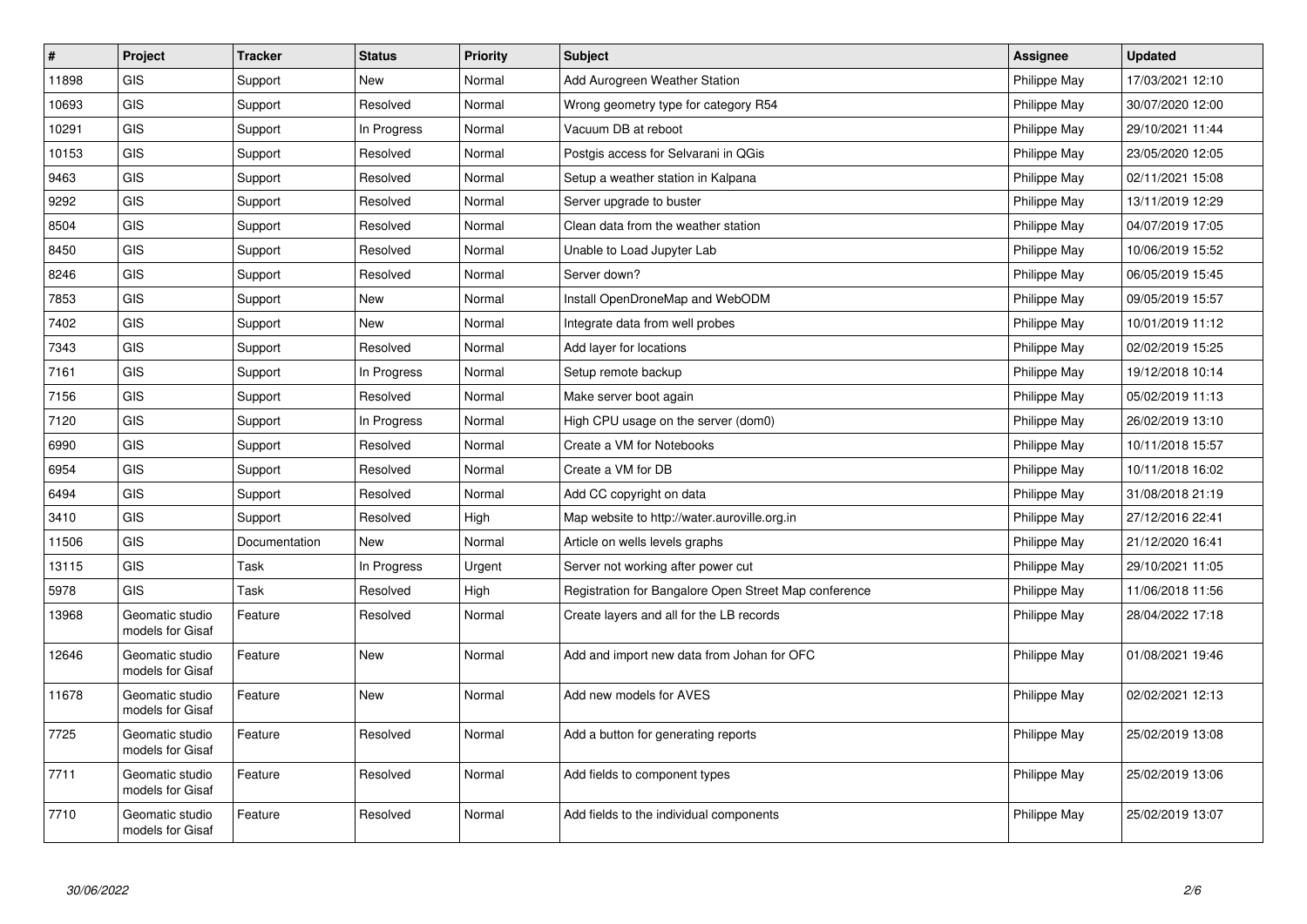| $\sharp$ | <b>Project</b>                      | <b>Tracker</b> | <b>Status</b> | <b>Priority</b> | <b>Subject</b>                                                                                               | <b>Assignee</b> | <b>Updated</b>   |
|----------|-------------------------------------|----------------|---------------|-----------------|--------------------------------------------------------------------------------------------------------------|-----------------|------------------|
| 7709     | Geomatic studio<br>models for Gisaf | Feature        | Resolved      | Normal          | Waste water treatment plant improvements                                                                     | Philippe May    | 19/03/2019 23:58 |
| 7696     | Geomatic studio<br>models for Gisaf | Feature        | Resolved      | Normal          | HT Cables shapefile from Johan                                                                               | Philippe May    | 25/02/2019 18:54 |
| 8096     | Geomatic studio<br>models for Gisaf | Task           | Resolved      | Normal          | Creating a Gkpg/shp for elevation points in Basins with category as an attribute                             | Philippe May    | 24/05/2019 16:57 |
| 7936     | Geomatic studio<br>models for Gisaf | Task           | Resolved      | Normal          | Add the wastewater type to the origin                                                                        | Philippe May    | 19/03/2019 23:56 |
| 7935     | Geomatic studio<br>models for Gisaf | Task           | Resolved      | Normal          | Template components in order                                                                                 | Philippe May    | 20/03/2019 15:18 |
| 13985    | Gisaf                               | Bug            | New           | High            | Gisaf is hanged                                                                                              | Philippe May    | 29/04/2022 22:15 |
| 13766    | Gisaf                               | Bug            | New           | Normal          | OGCAPI: make async                                                                                           | Philippe May    | 11/03/2022 14:39 |
| 13258    | Gisaf                               | <b>Bug</b>     | Resolved      | Normal          | Missing data from AmbientWeather weather stations                                                            | Philippe May    | 21/11/2021 16:50 |
| 13125    | Gisaf                               | Bug            | Resolved      | Normal          | Live layers: error with no detail shown                                                                      | Philippe May    | 01/11/2021 19:06 |
| 10991    | Gisaf                               | <b>Bug</b>     | New           | Normal          | Graph of Average rainfall by month in Dashboard - limited viewing area when<br>zooming in                    | Philippe May    | 17/09/2020 14:49 |
| 10830    | Gisaf                               | <b>Bug</b>     | Resolved      | Normal          | Import issue with raw survey points                                                                          | Philippe May    | 30/08/2020 14:45 |
| 10829    | Gisaf                               | Bug            | Resolved      | Normal          | Missing symbols                                                                                              | Philippe May    | 24/08/2020 12:34 |
| 10819    | Gisaf                               | <b>Bug</b>     | Resolved      | Normal          | Evergreen well: popup showing "null" instead of location, status, type                                       | Philippe May    | 23/08/2020 23:44 |
| 10740    | Gisaf                               | Bug            | Resolved      | Normal          | Change status: issue with projection system                                                                  | Philippe May    | 17/09/2020 14:34 |
| 10732    | Gisaf                               | Bug            | Resolved      | Normal          | Wind Speed unit                                                                                              | Philippe May    | 04/08/2020 16:52 |
| 10728    | Gisaf                               | <b>Bug</b>     | Resolved      | Normal          | Cannot download CSV for values                                                                               | Philippe May    | 03/08/2020 15:49 |
| 10539    | Gisaf                               | <b>Bug</b>     | Resolved      | Normal          | New basket admin: the metadata (surveyor, etc) aren't populated from raw<br>points when importing shapefiles | Philippe May    | 15/07/2020 15:02 |
| 10439    | Gisaf                               | <b>Bug</b>     | Resolved      | Normal          | Reconciliation: use categories instead of layers                                                             | Philippe May    | 27/06/2020 05:21 |
| 10407    | Gisaf                               | <b>Bug</b>     | Resolved      | Normal          | Live layer DXF export: missing reprojection                                                                  | Philippe May    | 23/06/2020 04:24 |
| 10400    | Gisaf                               | <b>Bug</b>     | Resolved      | Normal          | Map search: works only once                                                                                  | Philippe May    | 24/06/2020 12:05 |
| 10360    | Gisaf                               | Bug            | Resolved      | Normal          | Cannot import survey: accuracy issue                                                                         | Philippe May    | 17/06/2020 01:29 |
| 10337    | Gisaf                               | Bug            | Resolved      | Normal          | Custom layers with a "status" column not displayed on the map                                                | Philippe May    | 13/06/2020 17:36 |
| 10306    | Gisaf                               | <b>Bug</b>     | Resolved      | Normal          | Logout not working                                                                                           | Philippe May    | 11/06/2020 12:13 |
| 10289    | Gisaf                               | Bug            | Resolved      | Normal          | New basket: cannot import raingauge Excel sheet                                                              | Philippe May    | 11/06/2020 12:17 |
| 10213    | Gisaf                               | <b>Bug</b>     | Resolved      | Normal          | Point showing in the reconciliation pop-up but error while reconciling                                       | Philippe May    | 26/06/2020 14:37 |
| 10180    | Gisaf                               | Bug            | Resolved      | Normal          | Error importing Johan's shapefile                                                                            | Philippe May    | 27/05/2020 15:34 |
| 10149    | Gisaf                               | Bug            | Resolved      | Normal          | Import basket: fix authorization auto import                                                                 | Philippe May    | 09/06/2020 23:09 |
| 10140    | Gisaf                               | <b>Bug</b>     | New           | Normal          | Admin: sort out manager role                                                                                 | Philippe May    | 19/05/2020 19:22 |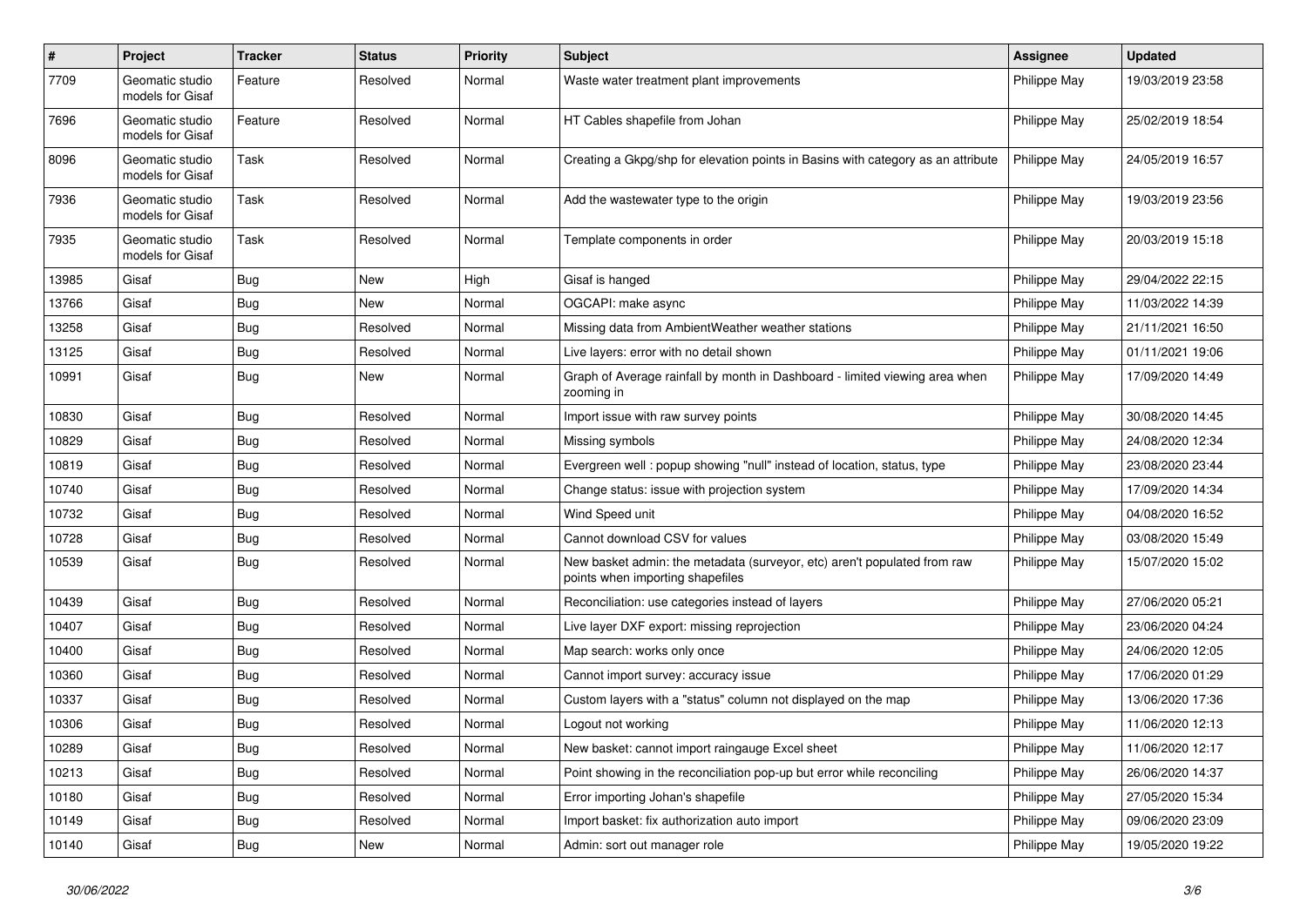| #     | Project | <b>Tracker</b> | <b>Status</b> | <b>Priority</b> | <b>Subject</b>                                                                                        | <b>Assignee</b> | <b>Updated</b>   |
|-------|---------|----------------|---------------|-----------------|-------------------------------------------------------------------------------------------------------|-----------------|------------------|
| 10125 | Gisaf   | <b>Bug</b>     | Resolved      | Normal          | Feature with Status other than existing, not showing in the map (example: future<br>building outline) | Philippe May    | 20/05/2020 04:05 |
| 10123 | Gisaf   | <b>Bug</b>     | Resolved      | Normal          | Basket Upload: store not saved                                                                        | Philippe May    | 19/05/2020 17:36 |
| 10122 | Gisaf   | <b>Bug</b>     | Resolved      | Normal          | Reconciliation: missing categories                                                                    | Philippe May    | 19/05/2020 02:53 |
| 9603  | Gisaf   | Bug            | New           | Normal          | Map: clean memory after removing layer                                                                | Philippe May    | 20/01/2020 13:05 |
| 9602  | Gisaf   | <b>Bug</b>     | Resolved      | Normal          | Map: ability to cancel download                                                                       | Philippe May    | 20/01/2020 18:32 |
| 9519  | Gisaf   | <b>Bug</b>     | Resolved      | Normal          | Map info: fix icons                                                                                   | Philippe May    | 02/01/2020 13:11 |
| 9493  | Gisaf   | Bug            | Resolved      | Normal          | Plotly png download resize frame                                                                      | Philippe May    | 26/12/2019 16:37 |
| 9465  | Gisaf   | <b>Bug</b>     | Resolved      | Normal          | Export plots to PNG missing axis labels                                                               | Philippe May    | 08/01/2020 11:35 |
| 9036  | Gisaf   | <b>Bug</b>     | Resolved      | Normal          | Fix login indicator                                                                                   | Philippe May    | 03/10/2019 15:15 |
| 8756  | Gisaf   | Bug            | Resolved      | Normal          | Map: handle errors when layers (eg, in base maps) don't actually exist                                | Philippe May    | 02/08/2019 16:40 |
| 8231  | Gisaf   | <b>Bug</b>     | Resolved      | Normal          | Fix status in table definition of new categories                                                      | Philippe May    | 03/05/2019 17:26 |
| 7584  | Gisaf   | <b>Bug</b>     | In Progress   | Normal          | Error with large integers (graphql)                                                                   | Philippe May    | 20/09/2019 10:52 |
| 6538  | Gisaf   | <b>Bug</b>     | New           | Normal          | Well level: improve the form and input processing (dry checkbox)                                      | Philippe May    | 12/03/2019 11:09 |
| 6090  | Gisaf   | <b>Bug</b>     | New           | Low             | Polygon rendering issue                                                                               | Philippe May    | 07/03/2019 16:24 |
| 5988  | Gisaf   | <b>Bug</b>     | Resolved      | Normal          | problem with the flow from origin of wastewater to the component                                      | Philippe May    | 08/06/2018 15:14 |
| 5974  | Gisaf   | <b>Bug</b>     | Resolved      | Normal          | Issues in uploading readings into GISAF using interface                                               | Philippe May    | 06/02/2019 09:25 |
| 12491 | Gisaf   | Feature        | Resolved      | Normal          | Measure distances on the map                                                                          | Philippe May    | 11/07/2021 11:51 |
| 11907 | Gisaf   | Feature        | Resolved      | Normal          | Allow specific project list for custom models                                                         | Philippe May    | 19/03/2021 16:13 |
| 11762 | Gisaf   | Feature        | Resolved      | Normal          | Switch from Mapbox to Maplibre                                                                        | Philippe May    | 20/11/2021 15:21 |
| 11649 | Gisaf   | Feature        | Resolved      | Normal          | Wells timeline dashboard misc. improvements                                                           | Philippe May    | 27/01/2021 15:47 |
| 11577 | Gisaf   | Feature        | Resolved      | Normal          | Dashboard: multiple sections per page                                                                 | Philippe May    | 27/01/2021 12:37 |
| 11449 | Gisaf   | Feature        | Resolved      | Normal          | Strip extra characters when importing survey CSV files                                                | Philippe May    | 10/12/2020 01:06 |
| 10948 | Gisaf   | Feature        | Resolved      | Normal          | Add WMS3 server capabilities (with pygeoapi)                                                          | Philippe May    | 14/09/2020 16:59 |
| 10920 | Gisaf   | Feature        | Resolved      | Normal          | Add option to display labels on the map                                                               | Philippe May    | 07/09/2020 11:54 |
| 10741 | Gisaf   | Feature        | Resolved      | Normal          | Add a way for changing status of a feature, given its original id                                     | Philippe May    | 16/09/2020 17:35 |
| 10675 | Gisaf   | Feature        | Resolved      | Normal          | Add attribution on map                                                                                | Philippe May    | 04/07/2021 13:58 |
| 10569 | Gisaf   | Feature        | Resolved      | Normal          | Well Masterfile/Repository                                                                            | Philippe May    | 19/12/2020 17:10 |
| 10536 | Gisaf   | Feature        | Resolved      | Normal          | Migrate PlottableModel.Actions.download csv value to plugins                                          | Philippe May    | 15/07/2020 15:07 |
| 10331 | Gisaf   | Feature        | Resolved      | Normal          | Reconciliation: sort layer by alphabetical order                                                      | Philippe May    | 12/06/2020 17:45 |
| 10182 | Gisaf   | Feature        | Resolved      | Normal          | Function to change status of surveyed features                                                        | Philippe May    | 15/07/2020 15:10 |
| 10152 | Gisaf   | Feature        | Resolved      | Normal          | wells list in Measures Tab with only wells having measures                                            | Philippe May    | 10/06/2020 15:05 |
| 10014 | Gisaf   | Feature        | Resolved      | Normal          | Interity checks                                                                                       | Philippe May    | 19/05/2020 19:23 |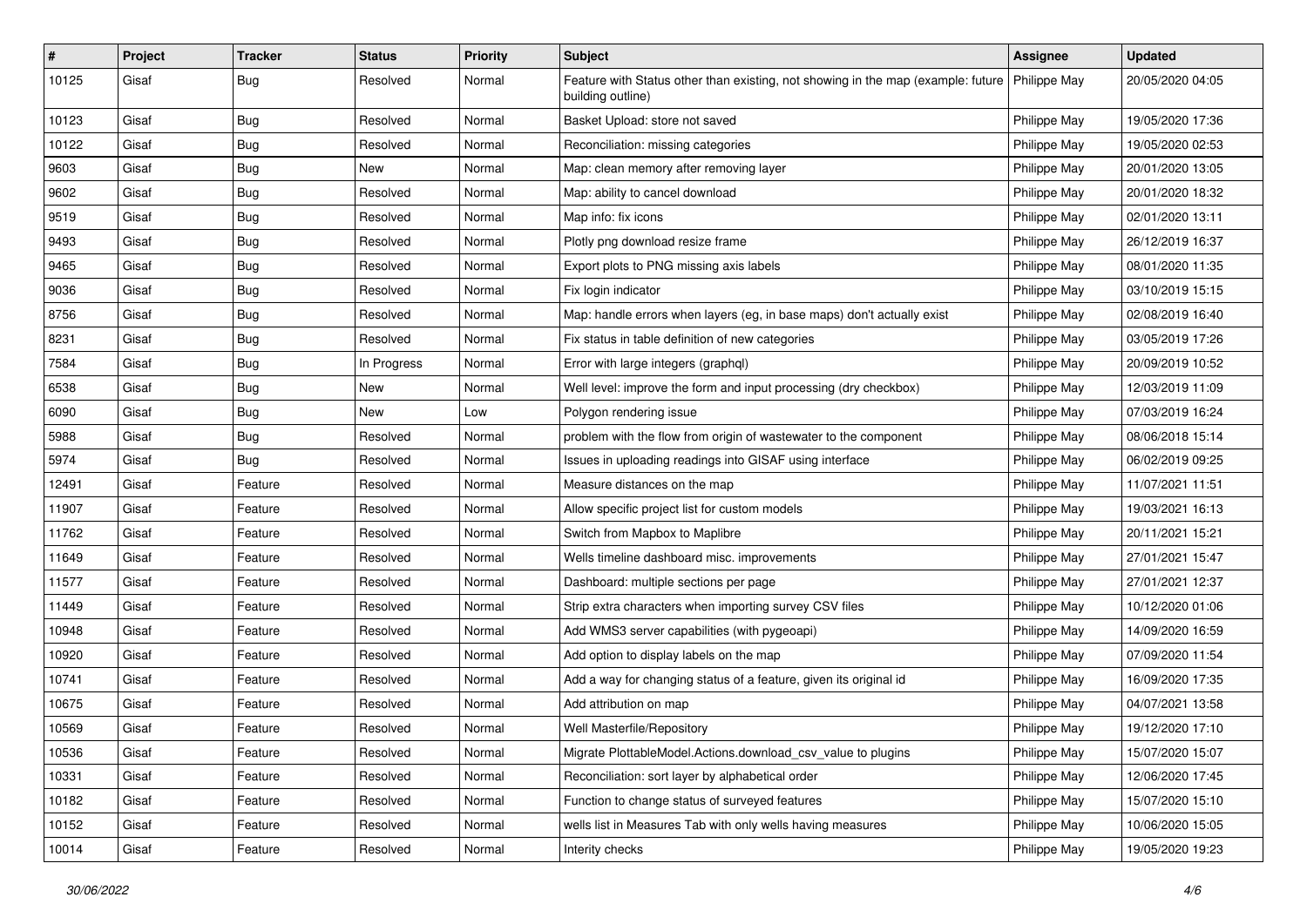| #     | Project | <b>Tracker</b> | <b>Status</b> | <b>Priority</b> | <b>Subject</b>                                                                       | <b>Assignee</b> | <b>Updated</b>   |
|-------|---------|----------------|---------------|-----------------|--------------------------------------------------------------------------------------|-----------------|------------------|
| 9944  | Gisaf   | Feature        | Resolved      | Normal          | Admin: manage categories                                                             | Philippe May    | 10/04/2020 12:06 |
| 9789  | Gisaf   | Feature        | <b>New</b>    | Normal          | Login: put in a dialog                                                               | Philippe May    | 28/02/2020 04:28 |
| 9749  | Gisaf   | Feature        | New           | Normal          | Strip extra characters in graphQL queries                                            | Philippe May    | 07/09/2020 12:48 |
| 9563  | Gisaf   | Feature        | Resolved      | Normal          | Live layers: add option to link to a map feature                                     | Philippe May    | 12/01/2020 22:22 |
| 9538  | Gisaf   | Feature        | <b>New</b>    | Normal          | Download shapefile of raw survey points facility - TO BE REMOVED?                    | Philippe May    | 07/01/2020 14:35 |
| 9534  | Gisaf   | Feature        | Resolved      | Normal          | GeoJson store: systematically use geodataframes                                      | Philippe May    | 07/01/2020 16:51 |
| 9517  | Gisaf   | Feature        | Resolved      | Normal          | Tags: add location                                                                   | Philippe May    | 03/01/2020 11:54 |
| 9516  | Gisaf   | Feature        | Resolved      | Normal          | Map: add option to grab link to the selected feature                                 | Philippe May    | 02/01/2020 15:42 |
| 9510  | Gisaf   | Feature        | Resolved      | Normal          | Automatically resample to daily when there's too much data                           | Philippe May    | 01/01/2020 14:12 |
| 9509  | Gisaf   | Feature        | Resolved      | Normal          | Update angular-plotly to 1.5.0                                                       | Philippe May    | 04/01/2020 12:05 |
| 8721  | Gisaf   | Feature        | New           | Normal          | Survey data basket: handle the case when more than one file in the basket per<br>day | Philippe May    | 14/10/2020 17:01 |
| 8669  | Gisaf   | Feature        | Resolved      | Normal          | Groups of map layers                                                                 | Philippe May    | 26/07/2019 10:51 |
| 8630  | Gisaf   | Feature        | Resolved      | Normal          | Map: add option for filter with status                                               | Philippe May    | 10/07/2019 16:49 |
| 7527  | Gisaf   | Feature        | Resolved      | Normal          | Give an option to resample data for graphs (eg. rain gauge)                          | Philippe May    | 07/03/2019 16:24 |
| 7379  | Gisaf   | Feature        | New           | Low             | Make Gisaf installable (Progressive Web App)                                         | Philippe May    | 02/02/2019 10:27 |
| 6099  | Gisaf   | Feature        | New           | Low             | Sanic/Gino admin                                                                     | Philippe May    | 07/03/2019 16:24 |
| 5618  | Gisaf   | Feature        | Resolved      | Low             | Export layers as DXF                                                                 | Philippe May    | 05/03/2019 12:42 |
| 5033  | Gisaf   | Feature        | Resolved      | Normal          | Add an option to display a base line in the bar charts                               | Philippe May    | 04/01/2018 01:09 |
| 3472  | Gisaf   | Feature        | Resolved      | Normal          | Weather station graphs: choice of parameters                                         | Philippe May    | 10/03/2019 14:52 |
| 13952 | Gisaf   | Support        | Resolved      | Normal          | Gisaf isn't Connecting                                                               | Philippe May    | 25/04/2022 11:27 |
| 13681 | Gisaf   | Support        | Resolved      | Normal          | Gisaf isn't Connecting                                                               | Philippe May    | 19/02/2022 11:01 |
| 13642 | Gisaf   | Support        | Resolved      | Urgent          | Electrical problems: Server down                                                     | Philippe May    | 15/02/2022 09:38 |
| 13202 | Gisaf   | Support        | Resolved      | Normal          | Gisaf is showing error                                                               | Philippe May    | 12/11/2021 12:59 |
| 13090 | Gisaf   | Support        | Resolved      | Normal          | Importing error in new admin                                                         | Philippe May    | 28/10/2021 11:00 |
| 12688 | Gisaf   | Support        | Resolved      | Normal          | Layers are not visible                                                               | Philippe May    | 10/08/2021 10:03 |
| 11886 | Gisaf   | Support        | Resolved      | Normal          | Pandas resample deprecation warning                                                  | Philippe May    | 16/03/2021 12:49 |
| 11457 | Gisaf   | Support        | Resolved      | Normal          | Building Shed and Retaining Walls are not showing in a map                           | Philippe May    | 14/12/2020 19:52 |
| 11081 | Gisaf   | Support        | New           | Normal          | Gisaf doesn't allowed multiple reconciliation                                        | Philippe May    | 01/10/2020 15:00 |
| 11071 | Gisaf   | Support        | New           | Normal          | Reconciliation: cannot find some points                                              | Philippe May    | 01/10/2020 13:03 |
| 10364 | Gisaf   | Support        | New           | Normal          | Reconcile the reconciliations                                                        | Philippe May    | 17/06/2020 17:27 |
| 10224 | Gisaf   | Support        | Resolved      | Normal          | Update gs.basemaps in Jupyter notebooks                                              | Philippe May    | 14/06/2021 16:15 |
| 10214 | Gisaf   | Support        | New           | Normal          | Multiple Reconciliations                                                             | Philippe May    | 27/05/2020 16:12 |